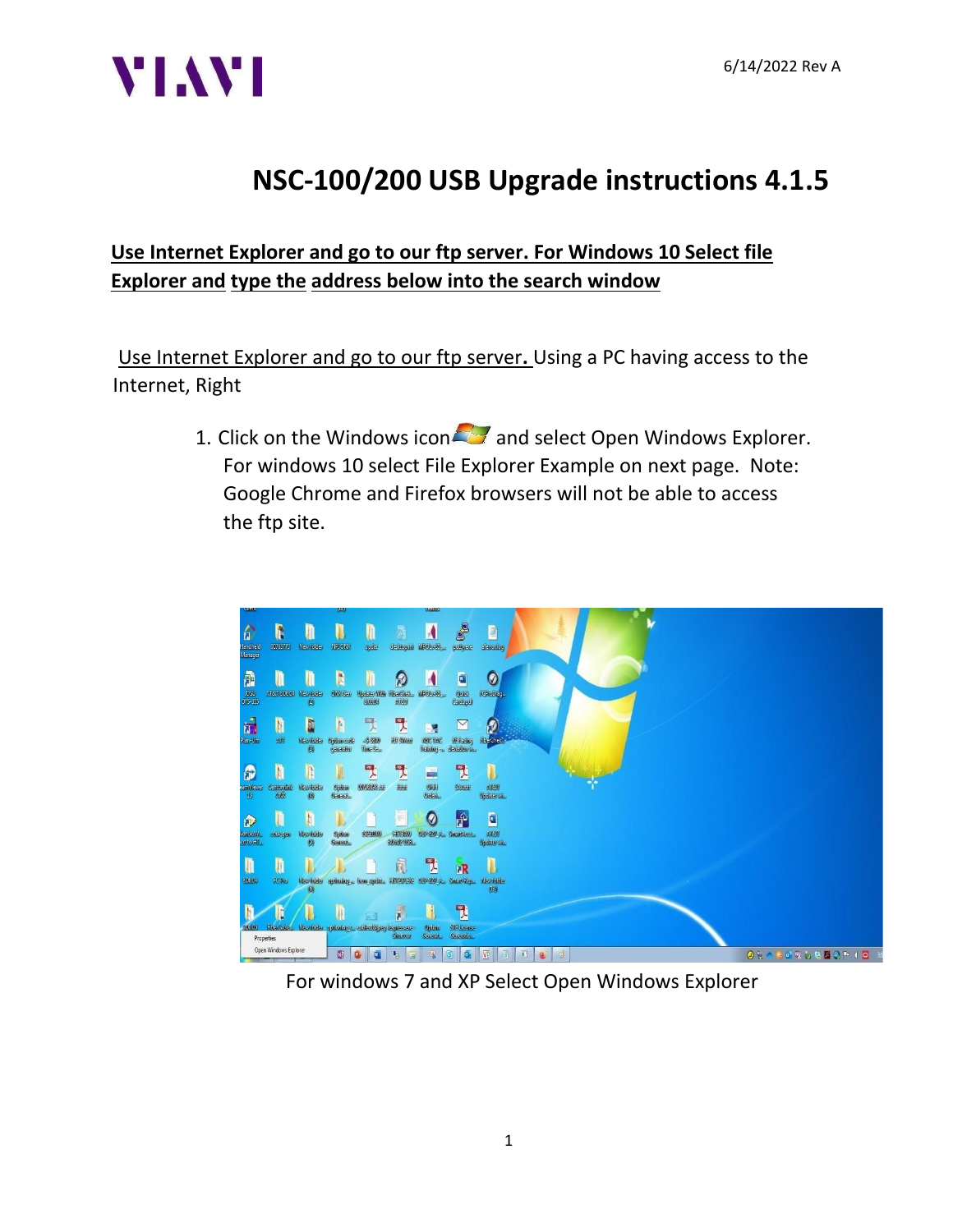



For Windows 10 Right Click on the Windows icon **and select File** Explorer.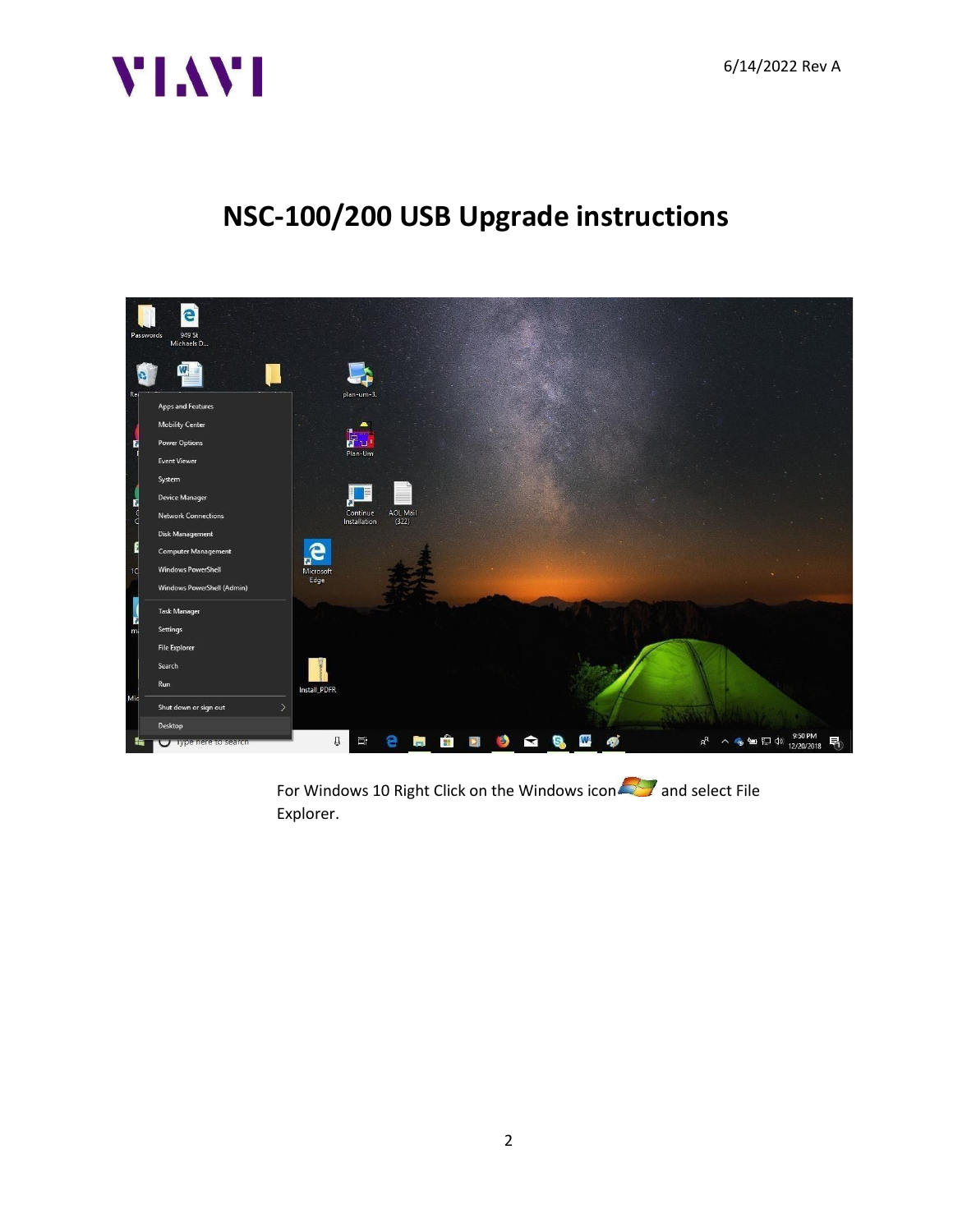



2. In the address bar type in the following ftp address: ftp://temp:temp@157.234.214.59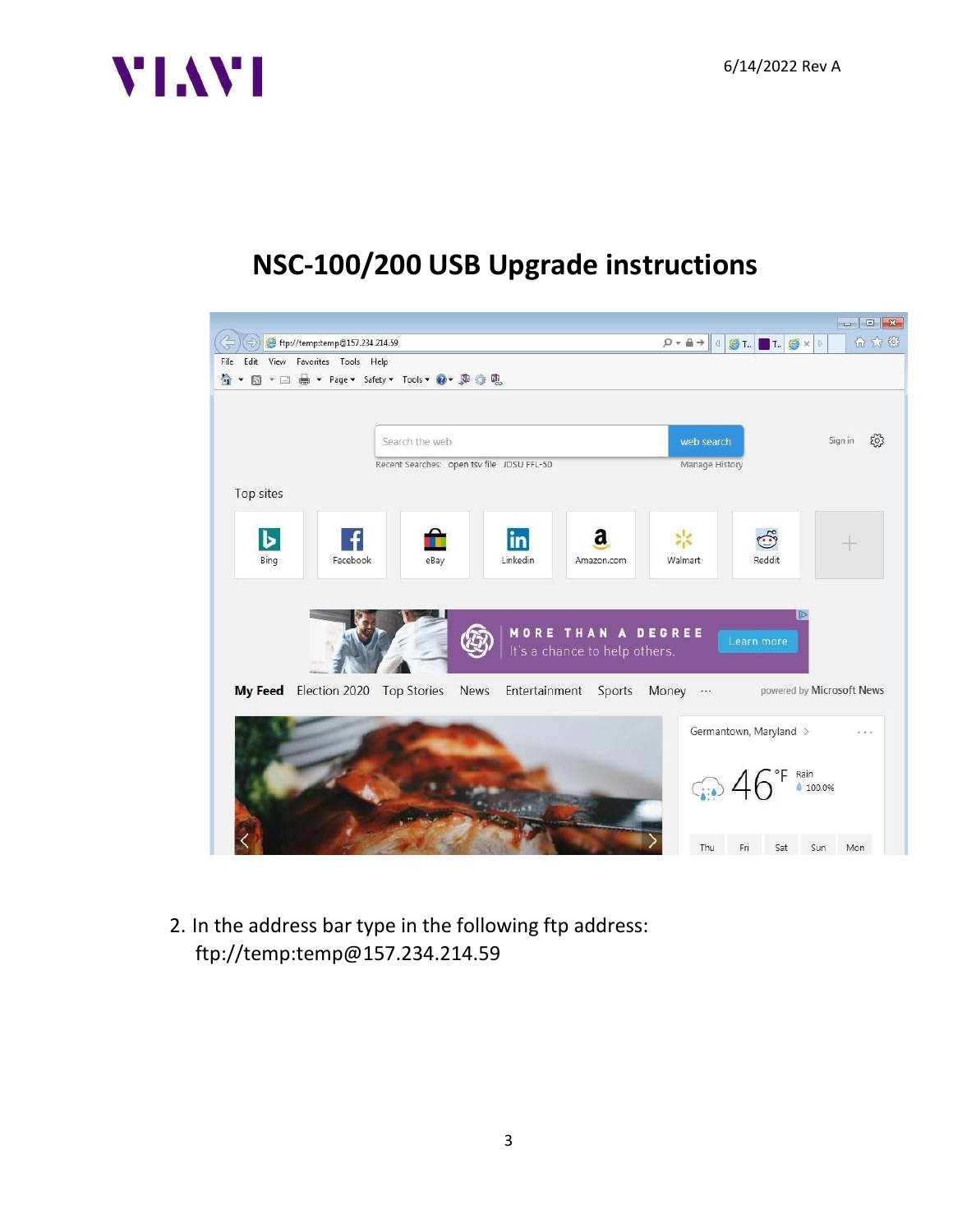

| $\mathcal{L}$<br>$\left($<br>The Internet + 157.234.214.59 +<br>$-4$<br>File Edit View Tools Help |                     |                                  |                    |                    |
|---------------------------------------------------------------------------------------------------|---------------------|----------------------------------|--------------------|--------------------|
|                                                                                                   |                     |                                  |                    |                    |
| Favorites                                                                                         | Name                | Size<br>Type                     | Date modified      | Date created       |
| <b>n</b> Downloads                                                                                | DA3400              | File folder                      | 5/28/2018 8:00 PM  | 5/28/2018 8:00 P   |
| $\rightarrow$ tac (pacific) (Z)                                                                   | <b>DEMO</b>         | File folder                      | 5/28/2018 8:00 PM  | 5/28/2018 8:00 P   |
| OneDrive - Viavi Solutions Inc.                                                                   | domino_NAS          | File folder                      | 5/28/2018 8:00 PM  | 5/28/2018 8:00 1   |
| Recent Places                                                                                     | <b>DSAM</b>         | File folder                      | 11/7/2019 2:33 AM  | 11/7/2019 2:33 /   |
|                                                                                                   | <b>EDT 130</b>      | File folder                      | 5/28/2018 8:00 PM  | 5/28/2018 8:00 P   |
| Libraries                                                                                         | Examine3.2.5.49     | File folder                      | 5/28/2018 8:00 PM  | 5/28/2018 8:00 1   |
| Documents                                                                                         | FB8000              | File folder                      | 5/28/2018 8:00 PM  | 5/28/2018 8:00 P   |
| Music                                                                                             | FIBERCHEK           | File folder                      | 5/28/2018 8:00 PM  | 5/28/2018 8:00 F   |
| Pictures                                                                                          | <b>A</b> FIT        | File folder                      | 8/21/2019 12:05 AM | 8/21/2019 12:05    |
| Videos                                                                                            | <b>FULL</b>         | File folder                      | 10/30/2019 7:07 AM | 10/30/2019 7:07    |
|                                                                                                   | GenComm             | File folder                      | 5/28/2018 8:00 PM  | 5/28/2018 8:00 1 = |
| Computer                                                                                          | <b>HST</b>          | File folder                      | 6/16/2019 8:00 PM  | 6/16/2019 8:00     |
| C:)                                                                                               | HST2                | File folder                      | 1/9/2020 1:18 PM   | 1/9/2020 1:18 PI   |
| ESD-USB (F:)                                                                                      | HST3000             | File folder                      | 1/23/2020 7:18 AM  | 1/23/2020 7:18 /   |
| Germantown (\\ds.jdsu.net\data\CommTest) (V:)                                                     | HSTZIP              | File folder                      | 6/16/2019 8:00 PM  | 6/16/2019 8:00 F   |
| data (\\ds.jdsu.net) (W:)                                                                         | J-Reporter Beta 7.4 | File folder                      | 5/28/2018 8:00 PM  | 5/28/2018 8:00 P   |
| tac (\\pacific) (Y:)                                                                              | Manuals             | File folder                      | 1/8/2020 1:16 AM   | 1/8/2020 1:16 A    |
|                                                                                                   | MTS                 | File folder                      | 5/28/2018 8:00 PM  | 5/28/2018 8:00 P   |
| tac (\\pacific) (Z:)                                                                              | MTS 6.22            | File folder                      | 5/28/2018 8:00 PM  | 5/28/2018 8:00 F   |
|                                                                                                   | MTS5100             | File folder                      | 5/28/2018 8:00 PM  | 5/28/2018 8:00 1   |
| <b>EN</b> Network<br>3XQ3VF2                                                                      | <b>NSC-100</b>      | File folder                      | 1/29/2020 3:22 AM  | 1/29/2020 3:22 /   |
| $N = 4NLZ1Z2$                                                                                     | NT-1155             | File folder                      | 5/28/2018 8:00 PM  | 5/28/2018 8:00 F   |
|                                                                                                   | OCC-56              | Type: File folder<br>File folder | 5/28/2018 8:00 PM  | 5/28/2018 8:00 F   |
| $N = 8V18J12$                                                                                     | $OFI-2xox$          | File folder                      | 5/28/2018 8:00 PM  | 5/28/2018 8:00 1   |
| L C8FPDC2                                                                                         | <b>D</b> OFS        | File folder                      | 5/28/2018 8:00 PM  | 5/28/2018 8:00 P   |
| PF11BPYD                                                                                          | OFS eval            | File folder                      | 10/22/2018 8:00 PM | 10/22/2018 8:00    |
|                                                                                                   | <b>D</b> OFS-110    | File folder                      | 5/28/2018 8:00 PM  | 5/28/2018 8:00 P   |
|                                                                                                   | OFS-355             | File folder                      | 5/28/2018 8:00 PM  | 5/28/2018 8:00 1   |
|                                                                                                   | <b>OLA</b>          | File folder                      | 5/28/2018 8:00 PM  | 5/28/2018 8:00 F   |
|                                                                                                   | OLP-87 Beta         | File folder                      | 5/28/2018 8:00 PM  | 5/28/2018 8:00 1   |
|                                                                                                   | OLP88               | File folder                      | 5/28/2018 8:00 PM  | 5/28/20188:001     |

### 3. Look for yellow folder called NSC-100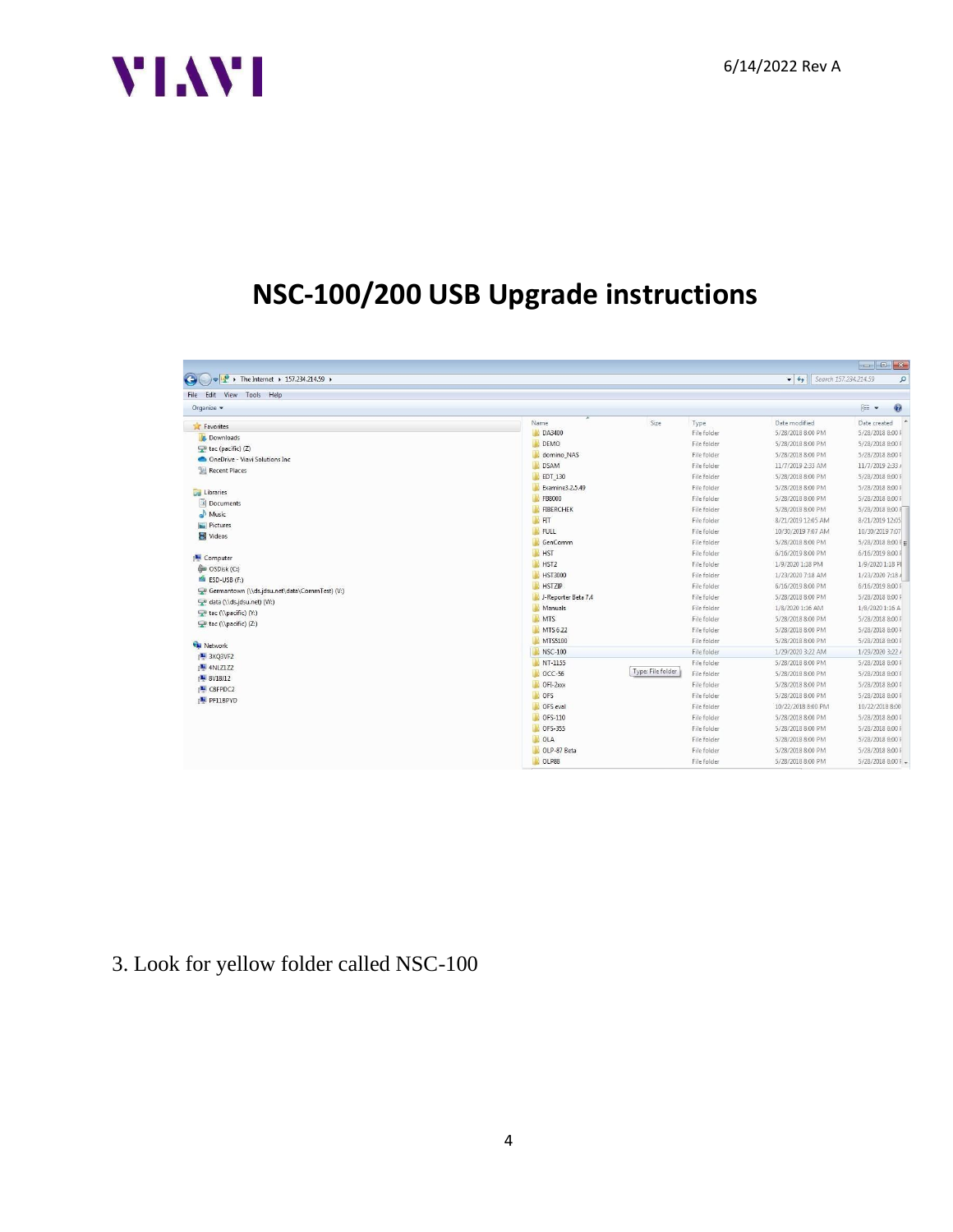



4. Open the folder and select the aries\_package\_4.1.5.nscupg